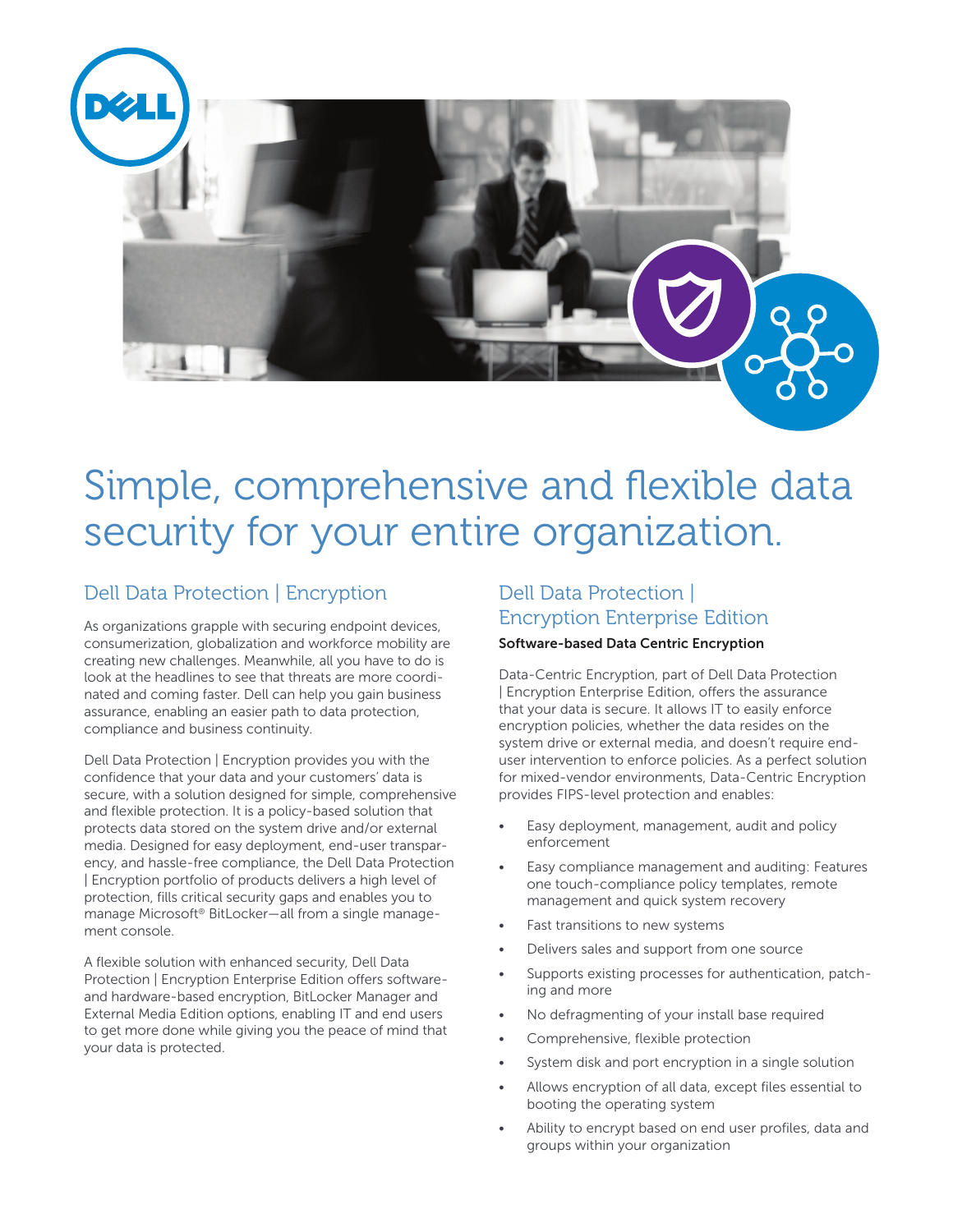

# Dell Data Protection | Encryption Enterprise Edition

#### Hardware-based Full Volume Encryption

For customers needing a higher level of security that won't break the bank, Dell offers Full Volume Encryption, part of Dell Data Protection | Encryption Enterprise Edition.<sup>1</sup> Exclusive to select Dell Latitude™ laptops, OptiPlex™ desktops and Dell Precision™ workstations, you have the option to add a Hardware Encryption Accelerator that builds on Data Centric Encryption to add military-grade, tamper-resistant protection. All data on a drive is encrypted and the solution helps prevent attacks on crucial security information—all without slowing users down.

Full Volume Encryption features:

#### Comprehensive protection, higher level of encryption

- One of the highest levels of United States Federal Information Processing Standards (FIPS) 140-2 certifications for full disk encryption
- FIPS 140-2 Level 3 military-grade security that offers tamper-resistant protection and identity-based authentication
- All data is encrypted
- Hardware Encryption Accelerator<sup>1</sup> that offloads encryption activities to keep users productive
- Comprehensive protection  $-$  the encryption key is protected by the system firmware, a Hardware Encryption Accelerator and the Trusted Platform Module (TPM)
- Help reduce disruptions to end user and IT work flow
- Data protection for all removable media types in a flexible, non-intrusive way
- One agent to deploy for both software-based Data Centric Encryption and hardware-based Full Volume Encryption
- No required disk defragmenting

# External Media Edition

Many organizations are already protecting data on endpoint system drives, but may not have a solution to safeguard external media. This leaves a critical security gap that could compromise intellectual property, as well as customer and employee data. Through External Media Encryption, Dell offers policy-based external media protection and port access. Available on it's own, or included with both the software- and hardware-based versions of Dell Data Protection | Encryption Enterprise Edition, it enables:

#### Simple deployment, strong policy enforcement

- Manage, encrypt and report on any type of USB and removable media (including optical devices)
- All encryption keys are escrowed for ease of recovery
- Put IT in control: Sets policies for protection without depending on end users to enforce them
- Encryption rules are tied to the user profile in Microsoft® Windows Server® Active Directory® (AD) tools

#### Flexible protection to reduce workflow disruptions

- No special formatting or "containers" will be created on the removable drive
	- No forced copy, removal or destruction of pre-existing data
	- + No lengthy wait time while the USB drive is formatting
	- + Encrypts only the sensitive data on external media (such as SD and XD cards) without changing the fundamental operation of the device so that personal information and your organization's protected data can coexist
- Only a single login is necessary, not every time users want to access the drive whether on a single system or multiple

#### Comprehensive encryption that helps you on your path to compliance

- Set granular policies, automatically update and report
- Gain visibility into external media use across the environment
- Produce customized reports

### BitLocker Manager

If you're looking for a way to manage Microsoft BitLocker—an encryption solution included with Microsoft® Windows™ 7 Ultimate or Enterprise operating systems— Dell offers BitLocker Manager, which enables you to see, manage and audit your resources and software. BitLocker Manager enterprise-level management features include:

- Centralized escrow of recovery keys/passwords
- Centralized reporting and auditing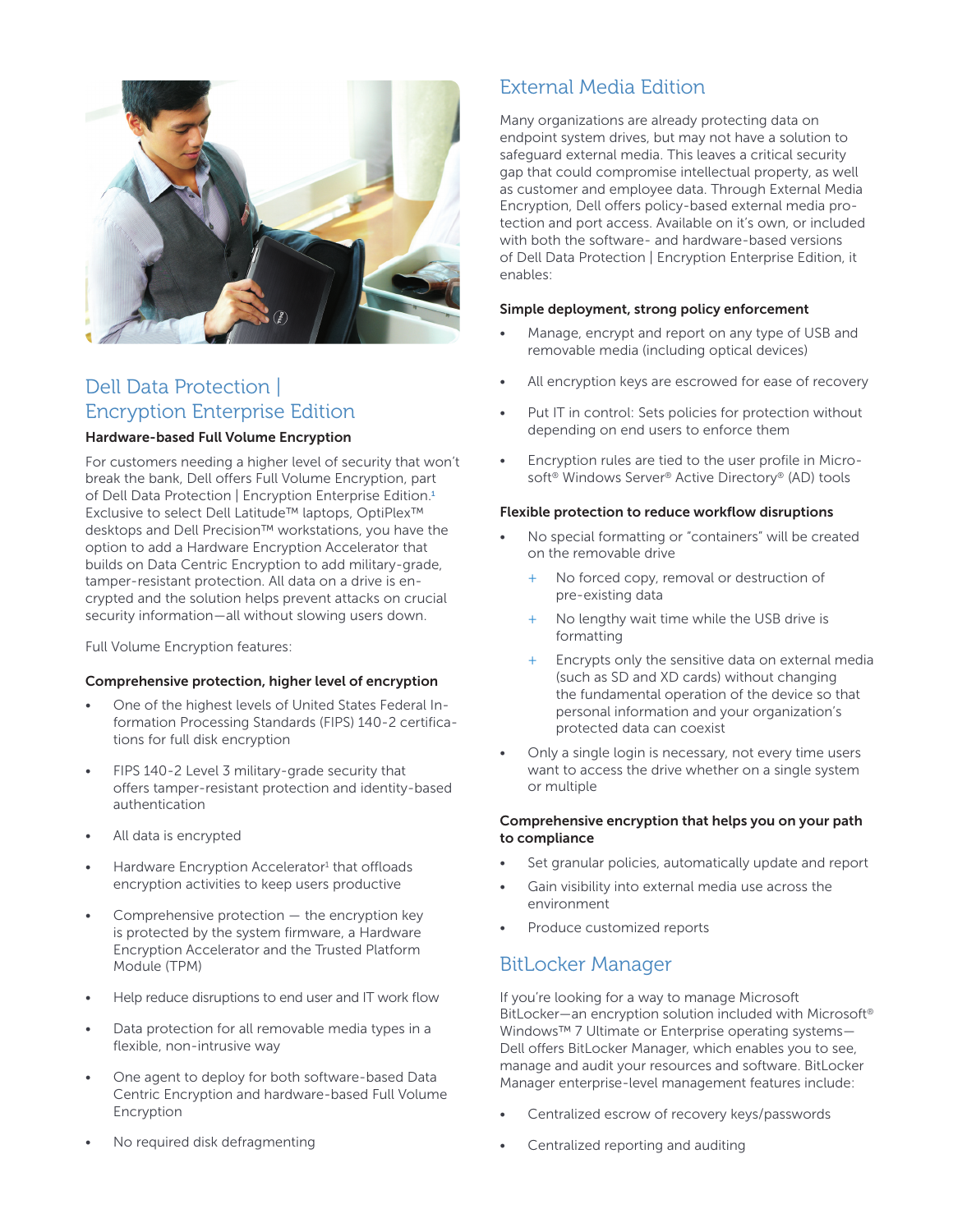- Centralized management of policies
- Full control of all policies without using native Active **Directory**
- Improved enforcement of users who are Local Administrators
- Automated initialization and management of the TPM
- Integration with encryption for other platforms

### Helping customers interested in addressing regulations

Dell Data Protection | Encryption comes with preset policy templates to help customers interested in addressing compliance with regulations such as the following:

#### Industry regulations

- PCI DSS
- Sarbanes Oxley (SOX)

#### US Federal & State regulations

- HIPAA and the HITECH Act
- Gramm Leach Bliley Act California—SB1386, Massachusetts—201 CMR 17, Nevada—NRS 603A (which requires PCI DSS) and more than 45 other State and US jurisdiction laws

#### International regulations

- US-European Safe Harbor
- EU Data Protection Directive 95/46/EC
- UK Data Protection Act, German BDSG (Bundes-daten-schutz-gesetz) and similar legislation in place for all EU Member Countries
- Canada PIPEDA

### Dell Data Protection | Encryption benefits

Dell Data Protection | Encryption provides comprehensive data protection for system disks, USB, 1394, eSata, SD cards, optical drives, express cards and external hard drives connecting to desktops and laptops.

To help keep your most critical data even more secure, our solution offers the flexibility to limit access for every user. Plus, your IT team can easily address IT needs and issues with or without access to sensitive files or data.

### Avoid business disruptions

We understand the importance of operating at maximum capacity, without interruption or delay. That's why we deploy our solution transparently, helping eliminate interruptions during device encryption. In fact, because

# The Dell Data Protection | Encryption advantage

#### Comprehensive protection, higher level of security

- Full Volume Encryption offers FIPS 140-2 Level 3 tamper-resistant certification
- Full Volume Encryption protects all data on a drive
- Master boot records and keys are never exposed
- System drive and external media protection in one solution

#### Productivity and simplicity for IT and end users

- Preset policy templates designed for fast compliance
- Non-disruptive to the environment, with seamless integration to existing authentication and systems management processes
- Transparent to end users
- Encryption engine helps end users stay productive

#### Flexible encryption

- Based on end-user profile, data sensitivity, performance or compliance needs
- Encrypt data from ports or disable them altogether, while allowing non-storage devices to function
- Manage and audit Microsoft BitLocker to help you on your path to compliance

it is so unobtrusive, people may be unaware that their devices have been encrypted.

With Dell Data Protection | Encryption, you may have fewer system errors across your infrastructure and a lower chance of losing data during deployment. And because our Hardware Encryption Accelerator processes encryption activities at speeds similar to self-encrypting drives, users can work at their normal pace and remain productive.

### Flexibility to support your unique environment

Your IT infrastructure most likely includes a mixture of devices and operating systems. With that in mind, we designed Dell Data Protection | Encryption to support almost every IT environment, enabling it for any combination of Dell, legacy Dell and non-Dell Windows systems.

Dell Data Protection | Encryption is designed to integrate with CREDANT Mobile Guardian products that help you